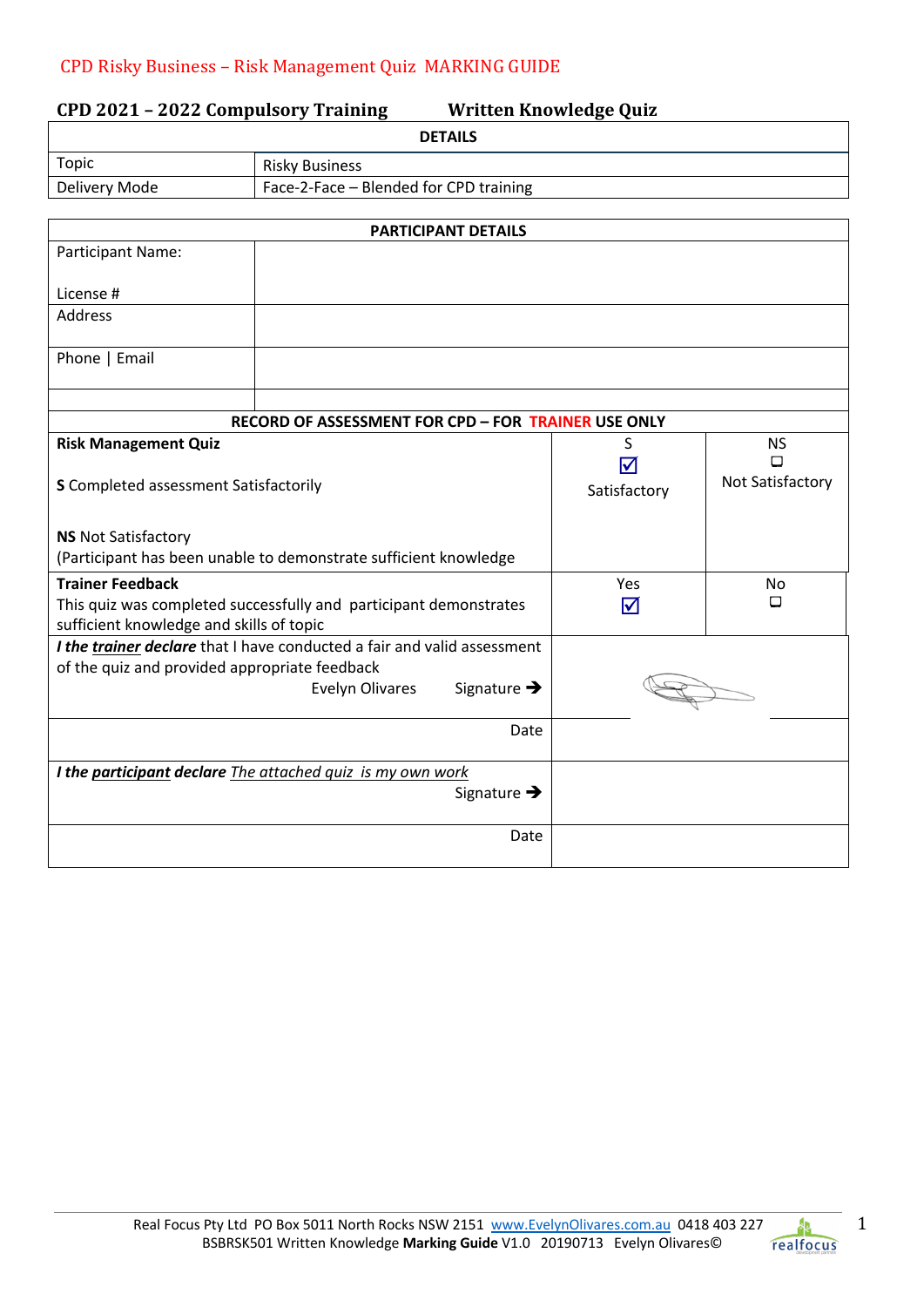# **Risky Business CPD Quiz - Business - for Class 1 Agent LIC**

### **Short Quiz**

1. Give some examples of legislative and regulatory requirements that must be taken into account to undertake risk management processes.

Examples of legislative and regulatory requirements may include:

- legislation dealing with
	- o disasters, emergencies
	- $\circ$  occupational health and safety
	- o the environment
	- o equal employment opportunity
	- o privacy
- local government requirements dealing with
	- o land use planning
	- o building and planning permits
	- o business permits
	- o community interaction
	- o noise limits
	- o traffic management
	- o use of community facilities and event permits
- safety standards
- operating procedures
- emergency procedures
- management procedures

2. Define the term 'stakeholders'.

Stakeholders are defined as the people and organisations who may affect, be affected by, or percieve themselves to be affected by a decision, activity or risk.

3. List the key drivers of PESTLE analysis.

The key drivers of PESTLE analysis are:

- 1. Political
	- Government stability
	- Freedom of speech, corruption, party in control
	- Regulation trends
	- Tax policy, and trade controls
	- Likely changes to the political environment
- 2. Economic
	- Stage of business cycle
	- Current and projected economic growth
	- Job growth
	- Inflation and interest rates.
	- Unemployment and labour supply.
	- Levels of disposable income across economy and income distribution.
	- Globalization.
	- Likely changes to the economic environment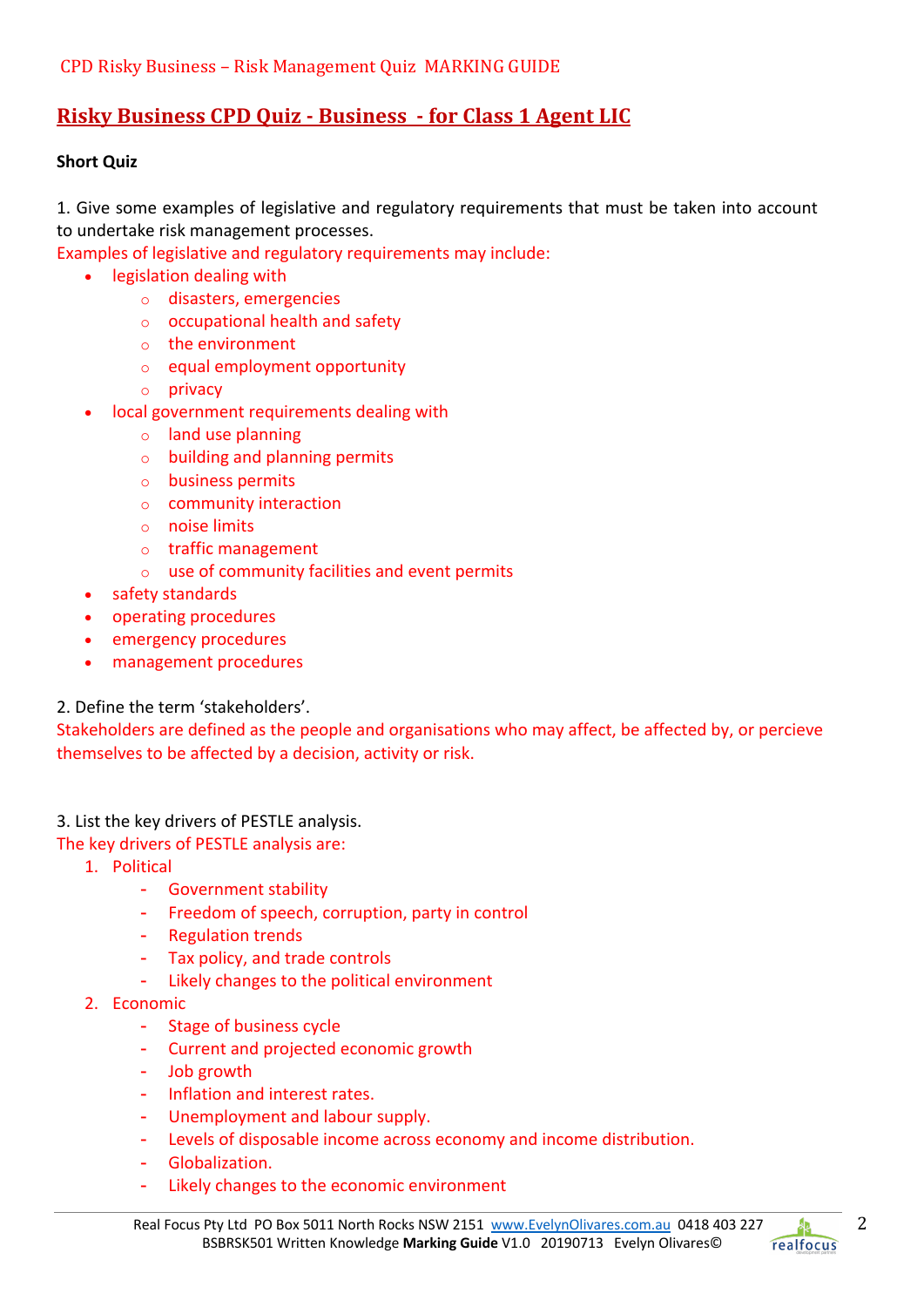- 3. Social
	- Population growth and demographics.
	- Health, education and social mobility of the population
	- Consumer attitudes
	- Advertising and media
	- National and regional culture
	- Lifestyle choices and attitudes to these.
	- Levels of health and education
- 4. Technological
	- Impact of new technologies.
	- Inventions and innovations
	- The internet and how it affects working and business
	- Licensing and patents
	- Research funding and Development
- 5. Legal
	- Home legislation
	- International legislation
	- Employment law
	- New laws
	- Regulatory bodies
- 6. Environmental
	- Ecology
	- International environmental issues
	- National environmental issues
	- Local environmental issues
	- Environmental regulations
	- Organizational culture
	- Staff morale and attitudes

4. Give at least 3 examples below of specific situations where risk communication proves very useful? Risk communication is useful in the following situations:

- explaining the chance of a risk impact (probability)
- outlining the difference between risk
- dealing with any long-term effects from the risk and risk management;
- improving the overall understanding of risk based terminology and concepts;
- creating a venue where uncertainties can be addressed and questions answered;

5. Identify the correct answer… which of the following comments are *correct* about retrospective risks?

- a. They have occurred previously
- b. Most common and easiest way to identify risks
- c. Has many sources of information
- d. All of the above
- 6. Identify the correct answer… which of the following comments are *incorrect* about retrospective risks?
	- a. Things that have not happened yet but may occur in future
	- b. Easier to identify
	- c. Only important risks that have currently happened must be identified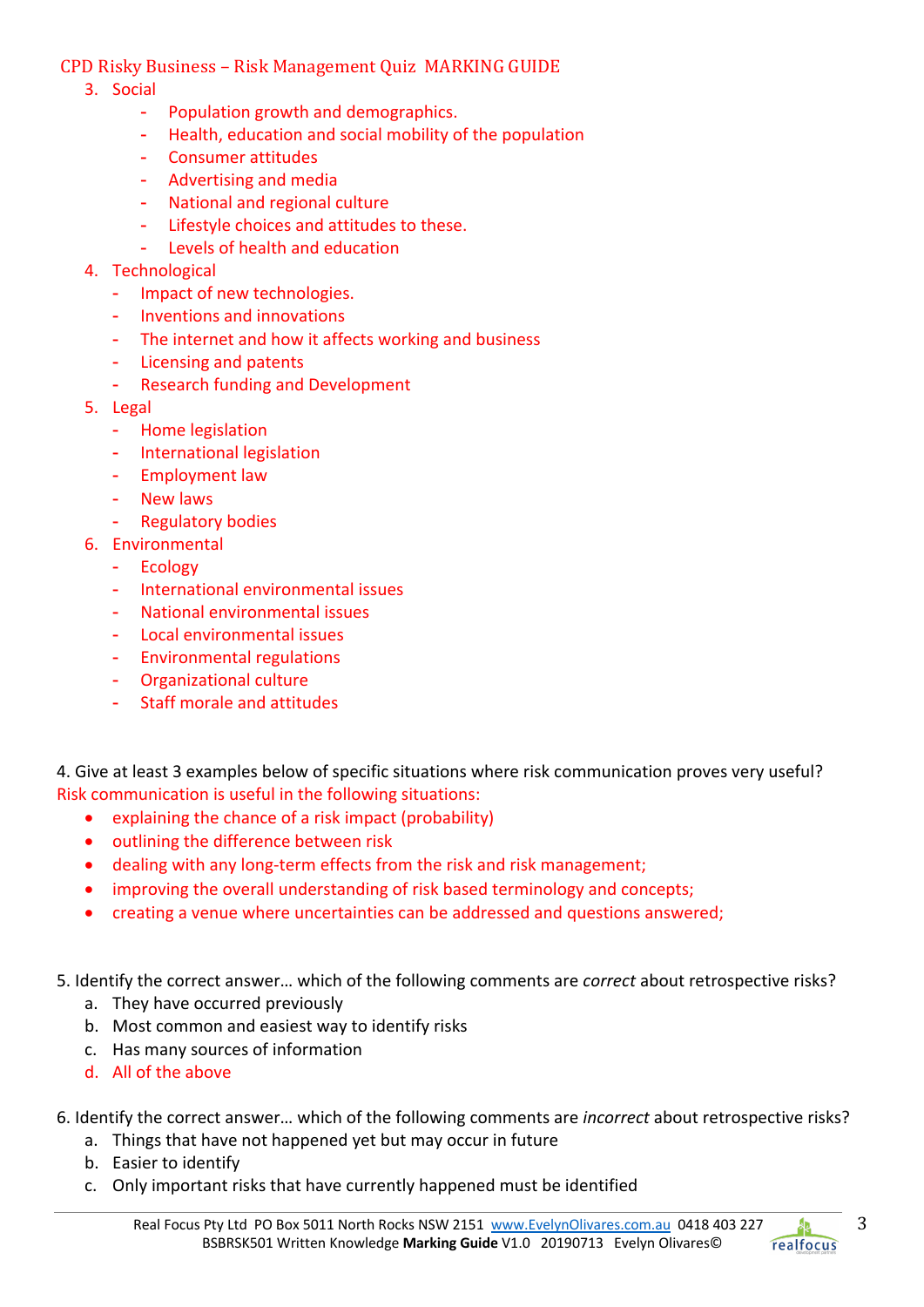### d. Both b and c

7. Match the column

| 1. Delphi Technique<br>$1 - B$   | A. The checklist of risk categories is used to come up<br>with additional risks for the project.                              |
|----------------------------------|-------------------------------------------------------------------------------------------------------------------------------|
| 2. Root Cause Analysis<br>$2-D$  | B. Consulting a team of experts anonymously.                                                                                  |
| 3. Document Reviews<br>$3-E$     | C. Demonstrating several scenarios to show possible<br>future outcomes.                                                       |
| 4. Checklist Analysis<br>$4 - A$ | D. Root causes are determined for the identified risks.                                                                       |
| 5. Scenario Analysis<br>$5 - C$  | E. Reviewing the process related documents such as<br>lessons learnt, organizational process assets etc to<br>identify risks. |

8. Name two sources to establish the risk management standards.

- Government-established regulations
- Industry benchmarks
- 9. Match the columns

| 1. Moderate<br>$1 = D$   | A. A risk that is very intense                                           |
|--------------------------|--------------------------------------------------------------------------|
| 2. Severe<br>$2 = A$     | B. A risk that is able to cause great distress and damage                |
| 3. Minimal<br>$3 = C$    | C. Any risk which is the smallest in amount or degree                    |
| 4. Disastrous<br>$4 = B$ | D. A risk which is within reasonable limits; not excessive<br>or extreme |

10. Match the following risk category with its appropriate management plan based on the risk evaluation grid.

| <b>Risk Category</b>             | How to Manage                                     |
|----------------------------------|---------------------------------------------------|
| $1$ – Low impact/Low probability | (a) Must be your top priority and must pay a      |
| $1-(b)$                          | close attention to these risks.                   |
| 2 - Low impact/High probability  | (b) Ignore these risks.                           |
| $2-(d)$                          |                                                   |
| 3 - High impact/Low probability  | (c) Have contingency plans in place to try to     |
| $3-(c)$                          | reduce their impact.                              |
| 4 - High impact/High probability | (d) Reduce the likelihood of their occurrence. In |
| $4-(a)$                          | case they do occur, then cope with them and       |
|                                  | move on.                                          |

A.